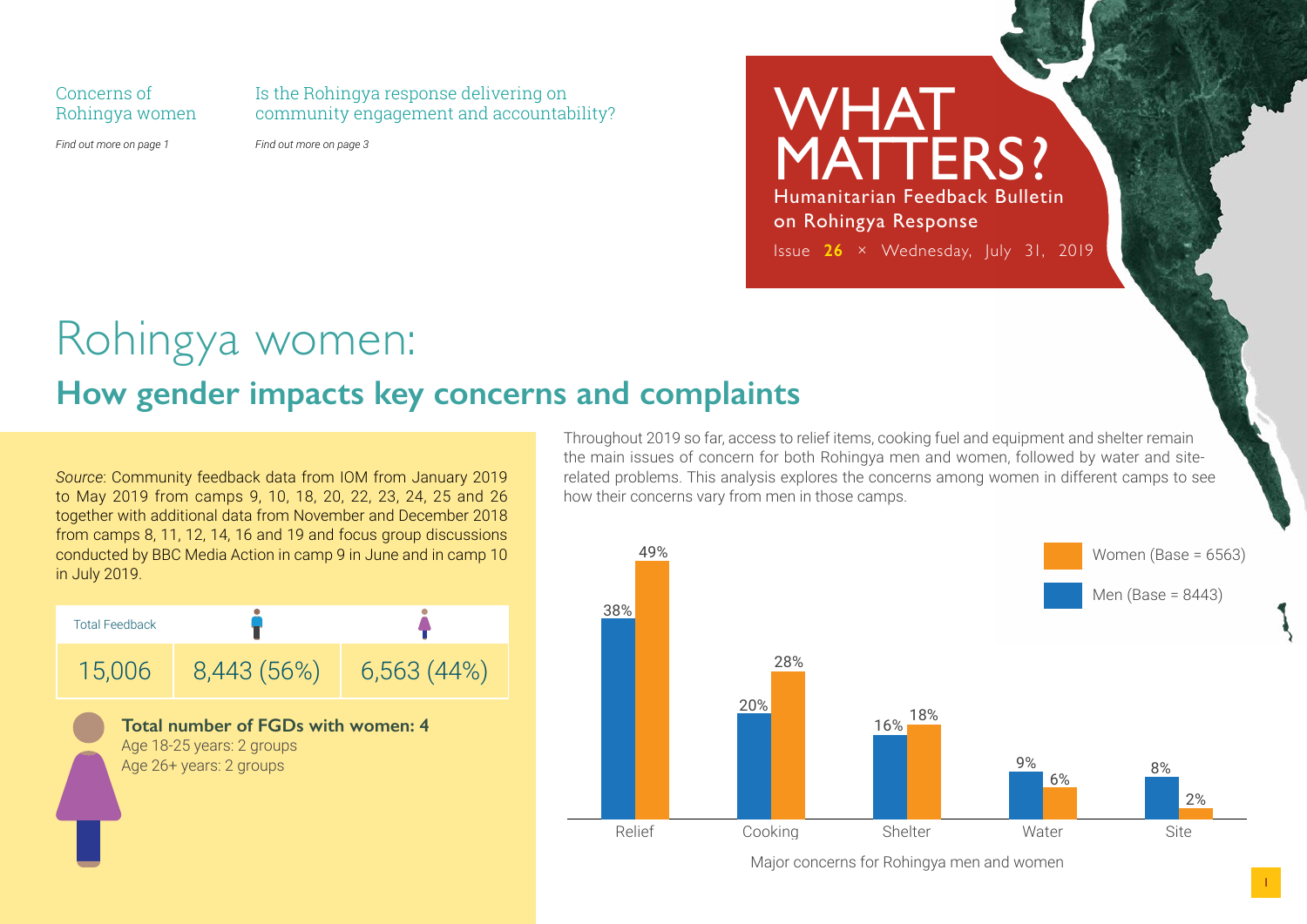focused on access to non-food items, cooking, and shelter. This scenario is similar in most camps, although there are some geographical anomalies which are highlighted below.

Rohingya women's concerns are more likely to be

#### **Access to relief items**

Analysis<sup>1</sup> found that women are more concerned about problems related to relief goods. They are 1.6 times more likely to raise issues about relief goods than men, particularly around NFI kits.

Women particularly mentioned their **need for hygiene kits** (which include soap and toothpaste) and **dignity kits**  (which include soap, sanitary towels, undergarments, scarf, maxi dress, and thami<sup>2</sup>). Although most people did not mention the names of the kits, they mentioned the products that they felt they needed. They said that since arriving in Bangladesh, each household has only received a hygiene kit two or three times. The contents of the kit need to be shared between all the female members of a family which they found difficult. As most of the items in the kits distributed to them have now been used, they need to buy additional items, which is difficult due to lack of money. People said that they had informed their mahji about this problem, but that the problem had not been resolved. People also said that they struggled to collect these kits. Only women can collect the kits from distribution points, and they find it difficult to wait in the queue for a long time, especially for older female members of the family.



Top three concerns of Rohingya women in each camp

### **SCOPE Card**

Another particular concern for women relates to the SCOPE card<sup>3</sup>. Participants explained that they receive rice, oil, and lentils but they also buy food using the scope card. They said that the money is sometimes not transferred on to the card on schedule so they can't buy food when they need it. Some people also said that they had not yet received their cards. Complaints were also raised about the high price of some food items, and the low quality of some food available, like dry pepper and dried fish. There is a rumour that some people are getting sick after eating these items. Some participants also complained that the quantity of food they are receiving has decreased.

We don't get enough food. The quantity has decreased compared to earlier."

– Woman, 46, camp 10

#### Geographical anomalies

Only **in camp 10**, problems related to the accessibility of the site ranked third highest in issues raised by women. Participants expressed concerns about the condition of the pathways and the stairways in camp 10, which they say have resulted in accidents. They say they have asked mahjis and NGOs to repair them several times but nothing has been done. Participants also said they had informed the CIC office that drains close to shelters are clogged and are spreading bad odors, but no action has been taken.

Although more often raised by men, **water**-related problems ranked highly as key issues for women in camps 22, 24 and 25.

*<sup>1</sup> Logistic regression*

*<sup>2</sup> Traditional Burmese dress for women*

*<sup>3</sup> Over 60 percent of Rohingya people have received WFP assistance card (powered by SCOPE), which will facilitate access to evoucher modality from general food assistance. https://reliefweb.int/report/bangladesh/wfp-bangladesh-rohingya-refugee-response-situation-report-24-15-march-2019*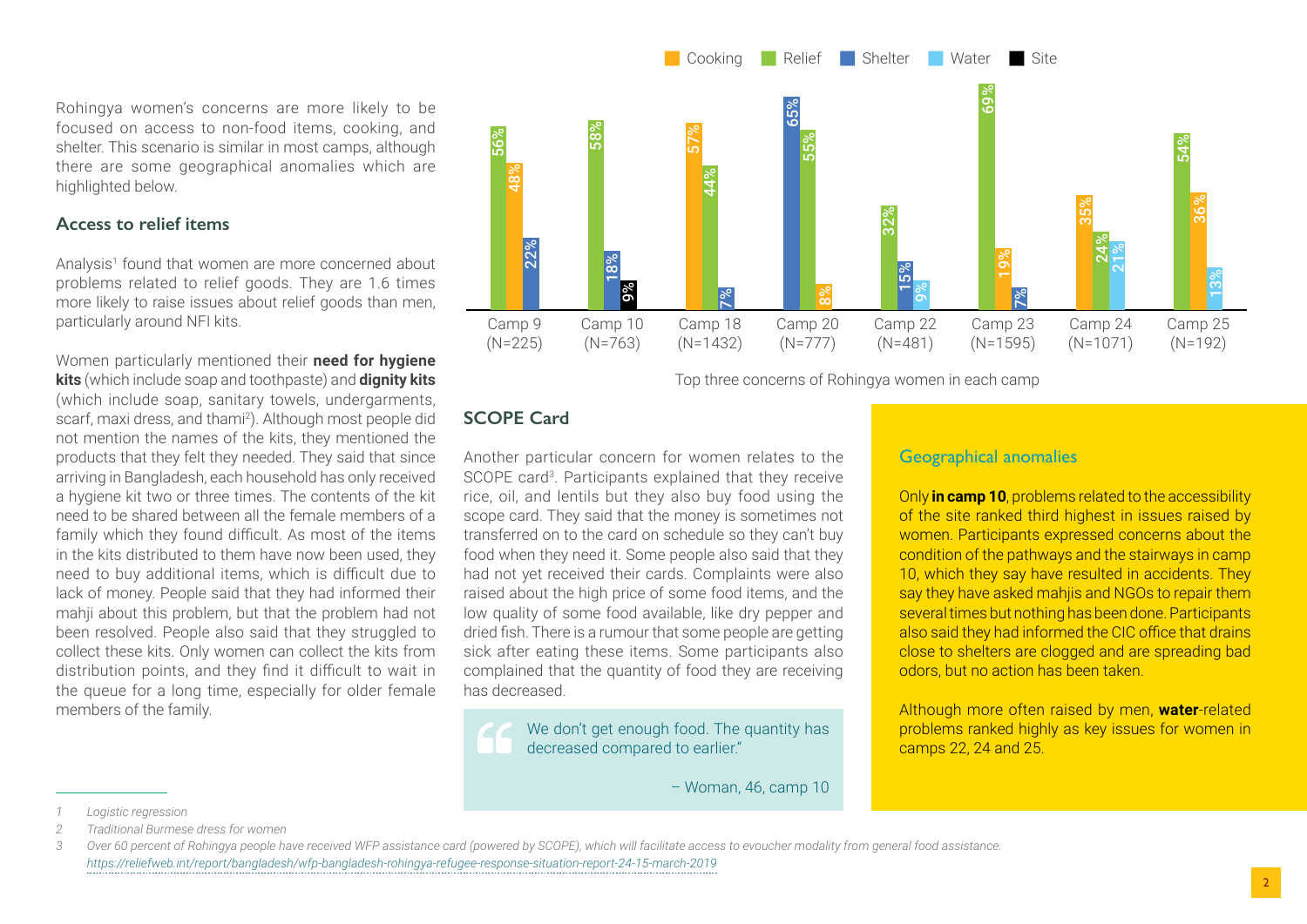#### **Shelter materials**

Participants said they have only received one shelter kit (which includes bamboo, tarpaulin and rope) since they arrived in Bangladesh. Over time, their shelters have become damaged. The tarpaulin distributed has torn, water enters their house when there is rain and people are worried that their shelter will be destroyed in strong winds. Women said they are desperately in need of items like tarpaulin, bamboo and rope to repair their shelters. People are worried about the monsoon season, as they fear it will further damage their shelters. According to participants, women face more problems and risks regarding shelters than men, as they spend more time inside. Quantitative data shows that shelter related problems are one of the major concerns for Rohingya women in most of the camps.

Most of the time we are staying in the shelter, men are roaming outside all day...if the shelter breaks, we will not survive."

Participants said they had informed mahijs of their concerns and some said they had also informed NGO workers and the CIC office, but no action had been taken.

– Woman, 30, camp 10

#### **Other major relief-related concerns for women**

- **• Need for clothing:** Participants said they had only received clothes once, and that they now need more clothes to go outside the house and for prayer.
- **• Problems with collecting and transporting relief goods:** Participants said that they were facing problems bringing food from the distribution centres to their house. Sometimes, they spend BDT 50-60 paying someone to carry food to their house. Participants said waiting in the queue for a long time to collect relief is a problem, especially for women with babies and older people.
- **• Concerns about firewood** are still prevalent amongst women in most of the areas analysed, although this appears to be less of an issue for women living in camps 10 and 22. Women are particularly worried about smoke from burning trash causing them to get sick, irritating their eyes and making it difficult to cook.

## Is the Rohingya response delivering on community engagement and accountability?

Humanitarian actors working across the Rohingya response have made clear their commitment to engaging with and being accountable to refugees and affected host communities. There are many initiatives being undertaken, both by individual agencies and by the response as a whole – including What Matters? itself. But how *Source*:

#### Internews: Information Needs Assessment

BBC Media Action: Evaluation of the common service for community engagement and accountability

NPM: Round 15 data

effective are these schemes? Is the response really delivering on the JRP commitment to enhance accountability to affected populations as a cross-cutting element throughout the response?

New research recently undertaken by the common service suggests that some progress is being made<sup>1</sup>. There is a dramatic increase in the number of refugees who say they now have enough information to make decisions about their daily lives: the percentage jumped from 23% in 2017 to 92% in the recent study. However, large numbers of refugees still report confusion over how to access several services and meet basic needs; and need more and better information about what is happening in Myanmar / Rakhine and long-term options for their and their children's futures.

Research focusing on the work of practitioners and organisations responding to the crisis found evidence that programme decisions

are beginning to be influenced by community views and feedback; and that good use is being made of collective products and services, supporting practitioners to communicate with communities more effectively. But there is still a gap between what the response overall aspires to and what is happening at field level, in some areas.

The latest Needs & Population Monitoring dataset reinforces this mixed picture and suggests a complex geographical situation – with access to both information and complaints / feedback mechanisms varying across camps. Analysis of the NPM data<sup>2</sup> suggests some interesting insights:

*<sup>1</sup> Full reports are available at: http://www.shongjog.org.bd/news/i/?id=0993b68f-be04-46dd-a76f-b0a54e60504b*

*<sup>2</sup> Analysis is based on questions related to information provision and accessibility of feedback and complaints systems, which were asked to key inf[ormants across all camps. Analysis has excluded data from four camps where cell c](http://www.shongjog.org.bd/news/i/?id=0993b68f-be04-46dd-a76f-b0a54e60504b)ounts were too low for meaningful conclusions to be drawn (4 Ext, 23, Kutapalong RC and Nayapara RC).*